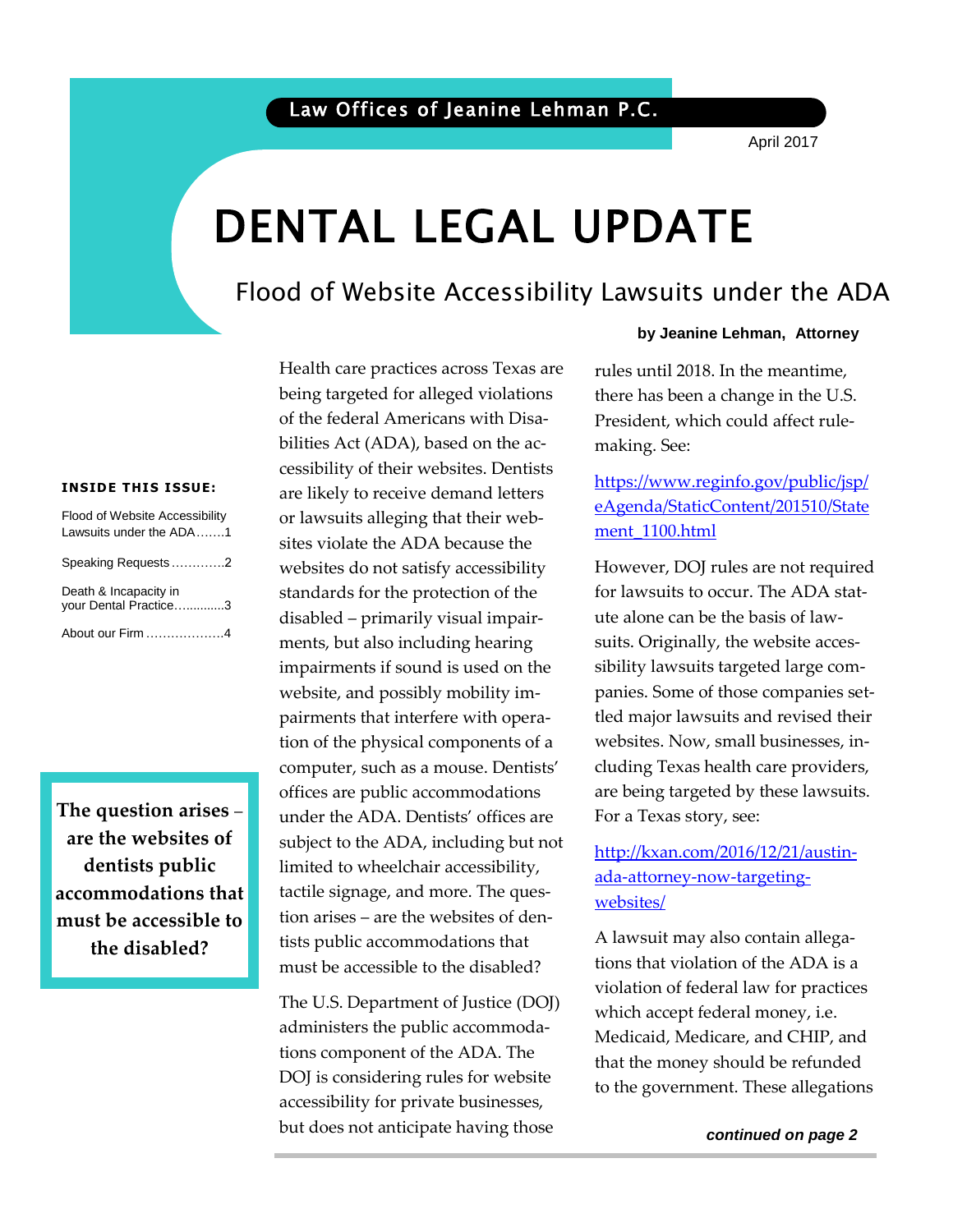### **Speaking Requests**

For **Jeanine Lehman** and her colleagues to speak to professional and business groups on legal and practice management topics, please contact Jeanine Lehman at **(512) 918-3435** or [jeanine@jeanine.com](mailto:jeanine@jeanine.com)



ì

### **Website Favorites**

Law Offices of Jeanine Lehman P.C. [www.jeanine.com](http://www.jeanine.com/)

Capital Area Dental Society [www.capitalareadental.org](http://www.capitalareadental.org/)

Texas State Board of Dental **Examiners** [www.tsbde.state.tx.us](http://www.tsbde.state.tx.us/)

Texas Dental Association [www.tda.org](http://www.tda.org/)

> Texas Academy of General Dentistry [www.tagd.org](http://www.tagd.org/)

American Dental Association [www.ada.org](http://www.ada.org/)

### **Website Lawsuits** *(cont.) --*

may be a red herring. However, they raise the stakes and strike fear into the hearts of Texas health care providers.

Given the risk, dentists should consider meeting the Web Content Accessibility Guidelines (WCAG) 2.0 A or AA located at:

[https://www.w3.org/TR/WCAG20/#](https://www.w3.org/TR/WCAG20/#guidelines) [guidelines](https://www.w3.org/TR/WCAG20/#guidelines) and [https://www.w3.org/WAI/WCAG2](https://www.w3.org/WAI/WCAG20/quickref/) [0/quickref/](https://www.w3.org/WAI/WCAG20/quickref/)

or other appropriate accessibility standards. To do so, they will need a knowledgeable web developer.

If a dentist receives a demand letter from an attorney or an individual, or is named in a lawsuit or governmental notice, there are a number of options:

### **1. Call your insurance carrier.**

Check to see if your insurance policy has "disciplinary proceedings" coverage. See if ADA coverage is included. If there is an allegation of federal program violations, i.e. Medicaid, Medicare, and CHIP, or the threat of a *qui tam* action to have you refund federal health program collections, see if your policy provides coverage. If you have coverage, your insurance carrier will provide or reimburse your costs of defense – but talk to your insurance agent, read your policy, and get written confirmation. That said, be

sure not to delay retaining an attortorney.

**2. Do not ignore the letter or the lawsuit.** Be proactive. If you ignore the letter, you may be sued. If you ignore the lawsuit, you will automatically lose.

**3. Settlement.** The demand letters may request a sum like \$2,000 to seek to get you to pay rather than take the risk of a lawsuit. However, paying the money does not stop someone else from making the same claim and suing you. Indeed, a dentist who is an easy touch may find his name shared with others. If you do want to settle, it is advisable to have your own attorney represent you for the settlement and release.

**4. Retain an Attorney.** Retain a knowledgeable attorney to represent you and respond to the demand letter and lawsuit. The lawsuit will be filed in federal court, so your attorney needs to be admitted to federal court. Be sure to act expeditiously so that you do not miss court deadlines.

In October 2016, two website accessibility lawsuits were filed in federal court in San Antonio against urgent care centers by the same plaintiff. On February 13, 2017, U.S. District Court Judge Orlando Garcia ruled in favor of the urgent care center, Concentra Operating

 *continued on page 3*

## page 2 DENTAL LEGAL UPDATE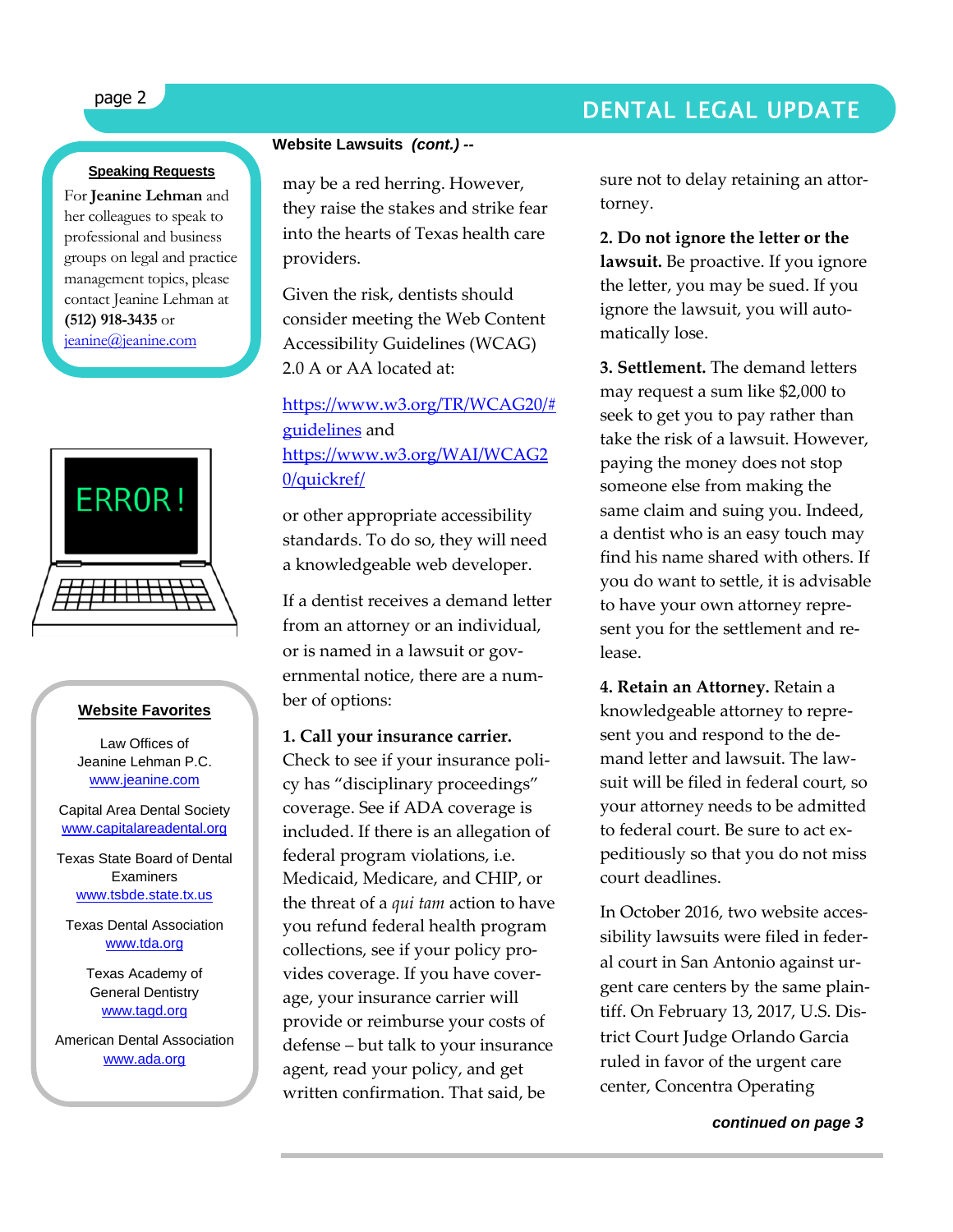## DENTAL LEGAL UPDATE **page 3**

#### **Website Lawsuits** *(cont.) --*

Corporation, granting a motion to dismiss the lawsuit on the basis that the plaintiff lacked standing to bring suit because he failed to prove a concrete injury, i.e. that his disabilities (which apparently did not include visual or hearing impairments) affected his access to the website. The Judge also evaluated and found that the plaintiff failed the proximity test for standing, including due to the 60+ mile distance from the plaintiff's residence in Austin to the defendant's clinic, and no evidence that plaintiff was or intended to be a patient, or traveled in the area of the clinic. Because the case was decided on standing, Judge Garcia did not rule on if the website, itself, was a public accommodation, and indicated that issue was a matter of first impression in the federal Fifth Circuit (meaning the federal Fifth Circuit has not addressed that issue). Austin is also in the Fifth Circuit. On February 23, 2017, in the other case with the same plaintiff, the parties agreed to a joint stipulation of dismissal with prejudice – meaning the case was stipulated in favor of the defendant urgent care center, Hill Country Health Management, LLC.

The Texas Medical Association in its February 27, 2017 posting "Practice Websites Targeted in ADA Shakedown" noted that at least two dozen inquiries about website accessibility have been made to the TMA. See:

### <https://www.texmed.org/Template.aspx?id=43960>

To address a surge of ADA accessibility compliance lawsuits in Stockton, in March 2016, U.S. Representative Jerry McNerney of California filed the COMPLI (Correcting Obstructions to Mediate, Prevent, and Limit Inaccessibility) Act, H.R. 4719, to prevent predatory lawsuits

from "high frequency litigants" that hurt small businesses, while not resolving the accessibility issues. Rep. McNerney's legislation would provide for a 90-day notice period to businesses, to allow them to come into compliance with the ADA, before any lawsuit or demand letter can be issued. This federal legislation has not yet been passed by Congress and is therefore, not yet law.

**Jeanine Lehman** is an Austin, Texas health law attorney who practices dental, health, employment, real estate, and business law.

### **Death & Incapacity in your Dental Practice**

What happens to your dental practice if you die or become mentally incompetent? The Texas State Board of Dental Examiners (Board) provides guidance in Rule 101.11. The rule allows a person, who is the administrator or executor of a deceased dentist's estate, or a legally authorized representative of a dentist adjudicated to be mentally incompetent, to:

(1) carry on the deceased or mentally incompetent dentist's practice for a reasonable period or

(2) conclude the affairs of the practice, including the sale of any assets.

### *continued on page 4*

### **Past issues of the Dental Legal Update are available at [www.jeanine.com](http://www.jeanine.com/)**

The information in this newsletter is not a substitute for legal advice. The information is general in nature and should not be relied upon as legal advice generally, nor is it applicable to any particular situation. For legal advice in a particular situation, the reader is advised to retain an attorney. For reprints, call **(512)**  918-3435 or email [jeanine@jeanine.com.](mailto:jeanine@jeanine.com) © 2017 Jeanine Lehman.